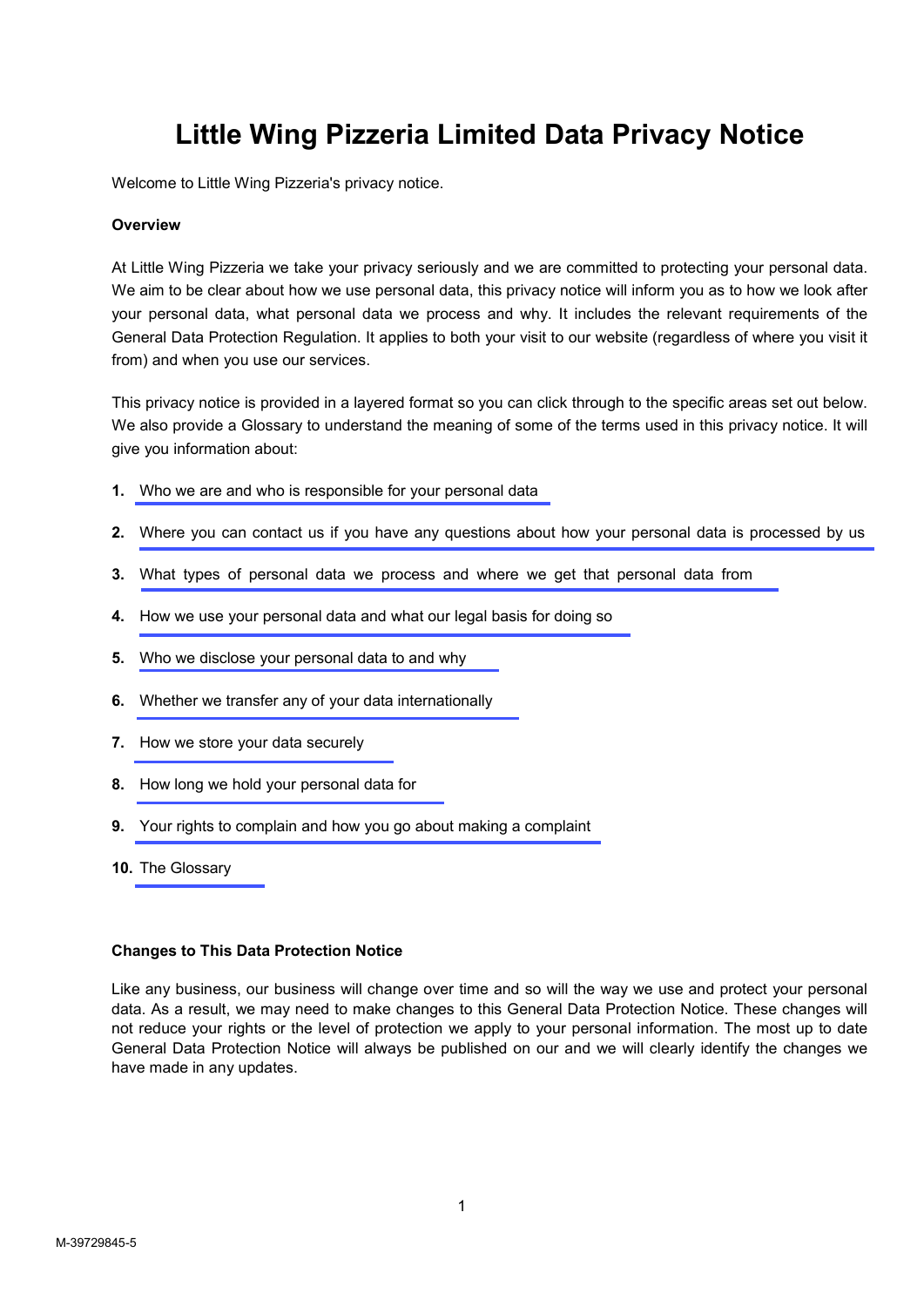#### <span id="page-1-0"></span>**1. Important information and who we are**

This privacy notice aims to give you information on how Little Wing Pizzeria collects and processes your personal data through your dealings with us, including your use of this website, any data you may provide through this website when you make a booking at Little Wing Pizzeria, sign up to our newsletter, or any other service we offer or take part in a competition.

This website is not intended for children and we do not knowingly collect data relating to children.

It is important that you read this privacy notice together with any other privacy notice or fair processing notice we may provide on specific occasions when we are collecting or processing personal data about you so that you are fully aware of how and why we are using your data. This privacy notice supplements the other notices and is not intended to override them.

# **Controller**

Little Wing Pizzeria is the controller and responsible for your personal data (collectively referred to as " Little Wing Pizzeria", "we", "us" or "our" in this privacy notice). When we refer to Little Wing Pizzeria we mean:

Little Wing Pizzeria Limited

Company Number: NI072743

Registered Address: Third Floor, 3 Hill Street, Belfast, BT1 2LA

Whilst Little Wing Pizzeria is part of the wider Beannchor group, we will not share your personal data with the wider group and you will not receive marketing from other entities in the group even if you have opted into receiving marketing information from us.

## **Third-party links**

This website may include links to third-party websites, plug-ins and applications. Clicking on those links or enabling those connections may allow third parties to collect or share data about you. We do not control these third-party websites and are not responsible for their privacy statements. When you leave our website, we encourage you to read the privacy notice of every website you visit.

## **2. Where you can contact us if you have any questions about how your personal data is processed by us**

We have appointed a data privacy manager who is responsible for overseeing questions in relation to this privacy notice. If you have any questions about this privacy notice, including any requests to exercise your legal rights, please contact the data privacy manager (*[dpo@beannchor.com](mailto:dpo@beannchor.com)*).

## **3. What types of personal data we process, where we get that personal data from**

Personal data, or personal information, means any information about an individual from which that person can be identified. It does not include data where the identity has been removed (anonymous data).

As a restaurant which also offers events we may need to collect use, store and transfer different kinds of personal data about you which we have grouped together follows: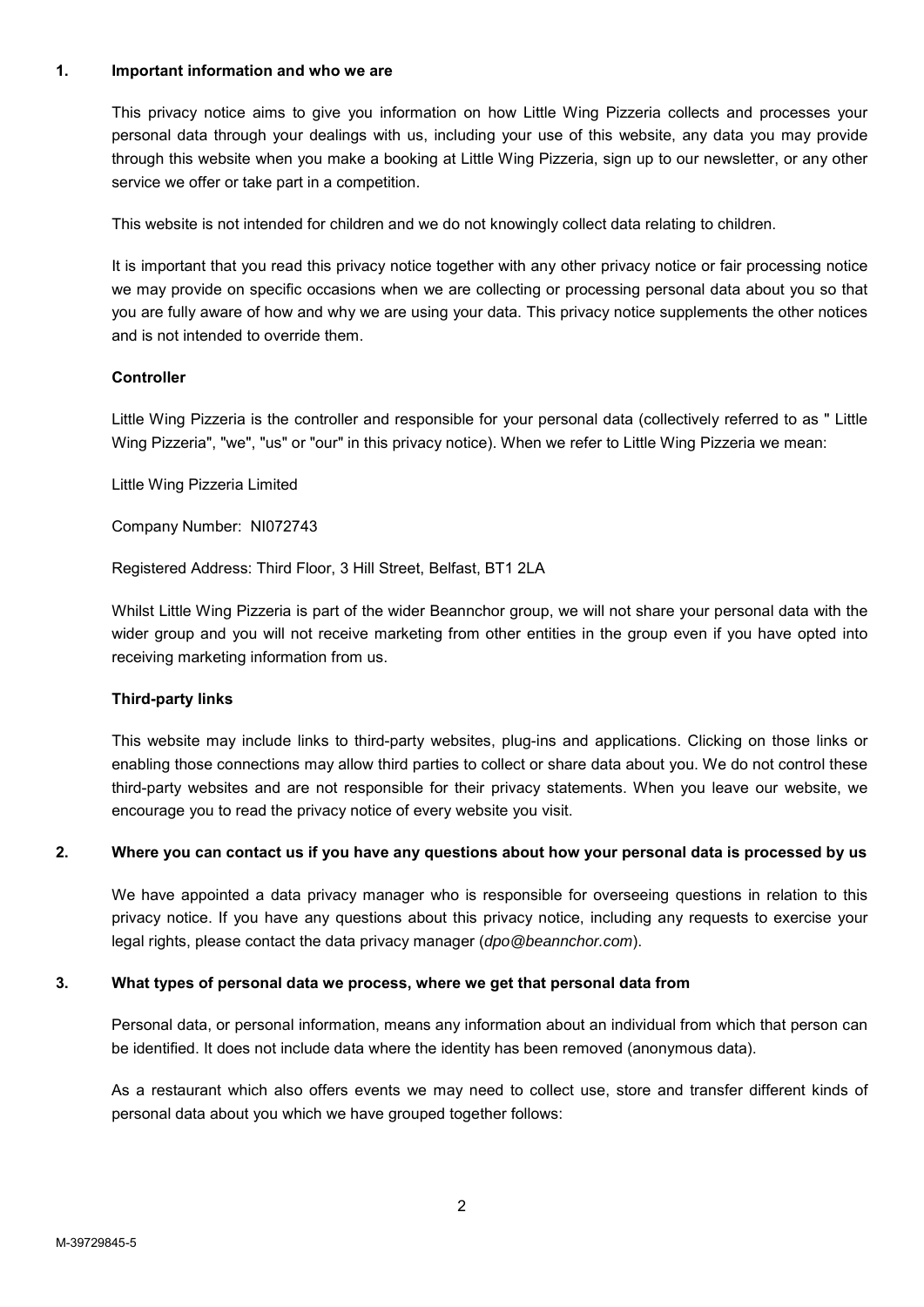- <span id="page-2-0"></span>• **Identity Data** includes first name, maiden name, last name, username or similar identifier, marital status, title, date of birth and gender.
- **Contact Data** includes billing address, email address and telephone numbers.
- **Financial Data** includes bank account and payment card details.
- **Transaction Data** includes details about payments to and from you and other details of services you have purchased from us.
- **Technical Data** includes internet protocol (IP) address and other technology on the devices you use to access this website.
- **Marketing and Communications Data** includes your preferences in receiving marketing from us.

We also collect, use and share **Aggregated Data** such as statistical data for any purpose. Aggregated Data may be derived from your personal data but is not considered personal data in law as this data does **not** directly or indirectly reveal your identity. However, if we combine or connect Aggregated Data with your personal data so that it can directly or indirectly identify you, we treat the combined data as personal data which will be used in accordance with this privacy notice.

We do not collect any **Special Categories of Personal Data** about you (this includes details about your race or ethnicity, religious or philosophical beliefs, sex life, sexual orientation, political opinions, trade union membership, information about your health and genetic and biometric data) unless we have your explicit consent to do so. Nor do we collect any information about criminal convictions and offences.

If you fail to provide personal data we may not be able to perform the contract we have or are trying to enter into with you (for example, to provide you with services). In this case, we may have to cancel a service you have with us but we will notify you if this is the case at the time.

## **How is your personal data collected?**

We use different methods to collect data from and about you including through:

- **Direct interactions.** You may give us your Identity, Contact and Financial Data by filling in forms or by corresponding with us by post, phone, email or otherwise. This includes personal data you provide when you:
	- use any of other services
	- interact with us on social media;
	- request marketing to be sent to you;
	- enter a competition, bursary scheme, promotion or survey; or
	- give us some feedback, written or verbal.
- **Automated technologies or interactions.** As you interact with our website, we may automatically collect Technical Data about your equipment, browsing actions and patterns. We collect this personal data by using cookies.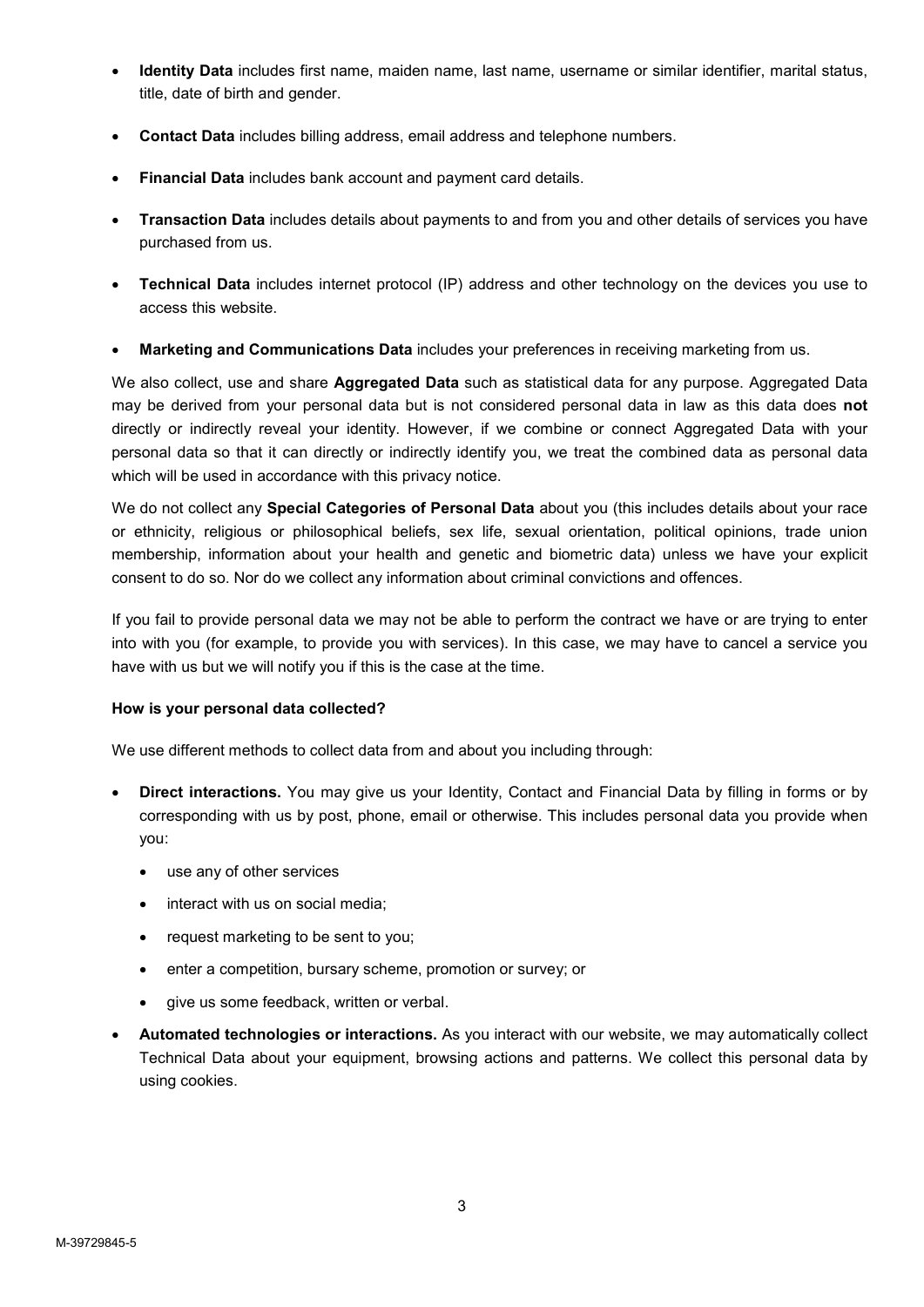## <span id="page-3-0"></span>**4. How we use your personal data**

We will only use your personal data when the law allows us to. Most commonly, we will use your personal data in the following circumstances:

- Where we need to perform the contract we are about to enter into or have entered into with you.
- Where it is necessary for our legitimate interests (or those of a third party) and your interests and fundamental rights do not override those interests.
- Where we need to comply with a legal or regulatory obligation.

Generally we do not rely on consent as a legal basis for processing your personal data other than in relation to sending third party direct marketing communications to you via email or text message. You have the right to withdraw consent to marketing at any time by contacting us (*[dpo@beannchor.com](mailto:dpo@beannchor.com)*).

# **Purposes for which we will use your personal data**

We have set out below, in a table format, a description of all the ways we plan to use your personal data, and which of the legal bases we rely on to do so. We have also identified what our legitimate interests are where appropriate.

Note that we may process your personal data for more than one lawful ground depending on the specific purpose for which we are using your data. Please contact us (*[dpo@beannchor.com](mailto:dpo@beannchor.com)*). if you need details about the specific legal ground we are relying on to process your personal data where more than one ground has been set out in the table below.

| <b>Purpose/Activity</b>                                                                                                                      | Type of data                                                                                                 | Lawful basis for processing<br>including<br>basis of legitimate interest                                                                                                                 |
|----------------------------------------------------------------------------------------------------------------------------------------------|--------------------------------------------------------------------------------------------------------------|------------------------------------------------------------------------------------------------------------------------------------------------------------------------------------------|
| To register you as a new customer                                                                                                            | (a) Identity<br>(b) Contact                                                                                  | Performance of a contract with you                                                                                                                                                       |
| To process and deliver your booking<br>including:<br>(a) Manage payments, fees and<br>charges<br>(b) Collect and recover money owed<br>to us | (a) Identity<br>(b) Contact<br>(c) Financial<br>(d) Transaction<br>Marketing<br>(e)<br>and<br>Communications | (a) Performance of a contract with you<br>(b) Necessary for our legitimate interests                                                                                                     |
| To manage our relationship with you<br>which will include:<br>(a) Notify you about information<br>relevant to your booking with us;          | (a) Identity<br>(b) Contact<br>(c) Profile                                                                   | (a) Performance of a contract with you<br>(b) Necessary to comply with a legal obligation<br>(c) Necessary for our legitimate interests (to<br>keep our records updated and to study how |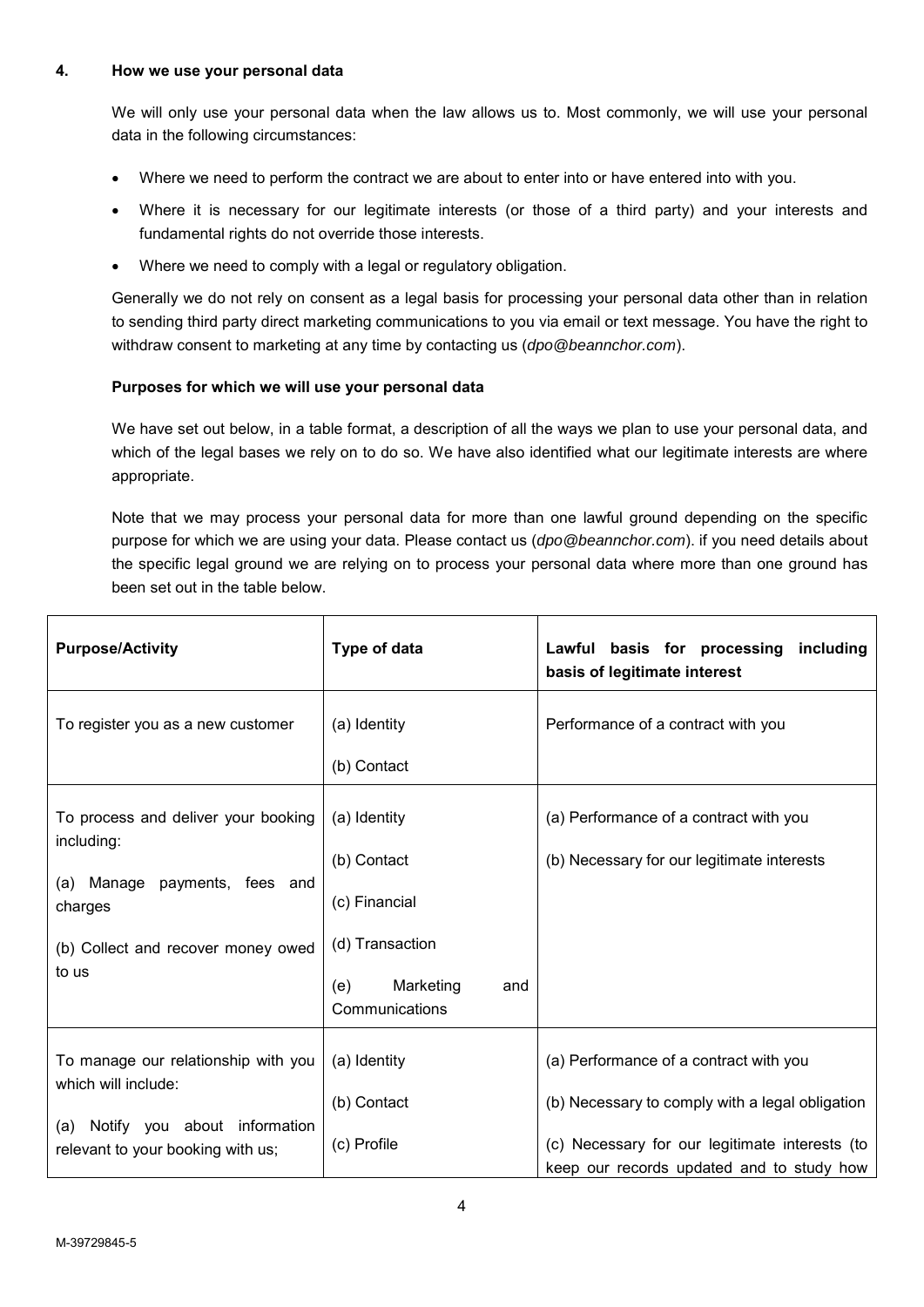| (b) Notifying you about changes to<br>our terms or privacy policy<br>(c) Asking you to leave a review or<br>take a survey                                                                                      | (d)<br>Marketing<br>and<br>Communications                                                                             | customers use our products/services)                                                                                                                                                                                                                                                                                             |
|----------------------------------------------------------------------------------------------------------------------------------------------------------------------------------------------------------------|-----------------------------------------------------------------------------------------------------------------------|----------------------------------------------------------------------------------------------------------------------------------------------------------------------------------------------------------------------------------------------------------------------------------------------------------------------------------|
| To enable you to partake in a prize<br>draw, competition or complete a<br>survey                                                                                                                               | (a) Identity<br>(b) Contact<br>(c) Profile<br>(d) Usage<br>(e)<br>Marketing<br>and<br>Communications                  | (a) Performance of a contract with you<br>(b) Necessary for our legitimate interests (to<br>study<br>how<br>customers<br>use<br>our<br>products/services, to develop them and grow<br>our business)                                                                                                                              |
| administer<br>protect our<br>To<br>and<br>business and this website (including<br>troubleshooting,<br>data<br>analysis,<br>maintenance,<br>testing,<br>system<br>support, reporting<br>and hosting of<br>data) | (a) Identity<br>(b) Contact<br>(c) Technical                                                                          | (a) Necessary for our legitimate interests (for<br>provision<br>running<br>our<br>business,<br>of<br>administration and IT services, network<br>security, to prevent fraud and in the context of<br>business<br>reorganisation<br>or<br>group<br>a<br>restructuring exercise)<br>(b) Necessary to comply with a legal obligation |
| To deliver relevant website content<br>advertisements to you<br>and<br>and<br>understand<br>the<br>measure<br>or<br>effectiveness of the advertising we<br>serve to you                                        | (a) Identity<br>(b) Contact<br>(c) Profile<br>(d) Usage<br>Marketing<br>(e)<br>and<br>Communications<br>(f) Technical | Necessary for our legitimate interests (to study<br>how customers use our products/services, to<br>develop them, to grow our business and to<br>inform our marketing strategy)                                                                                                                                                   |
| To use data analytics to improve our<br>website,<br>products/services,<br>relationships<br>customer<br>marketing,<br>and experiences                                                                           | (a) Technical<br>(b) Usage                                                                                            | Necessary for our legitimate interests (to<br>define types of customers for our products and<br>services, to keep our website updated and<br>relevant, to develop our business and to<br>inform our marketing strategy)                                                                                                          |
| To<br>make<br>suggestions<br>and<br>recommendations<br>to<br>about<br>you<br>services that may be of interest to                                                                                               | (a) Identity<br>(b) Contact                                                                                           | Necessary for our legitimate interests (to<br>develop our products/services and grow our<br>business)                                                                                                                                                                                                                            |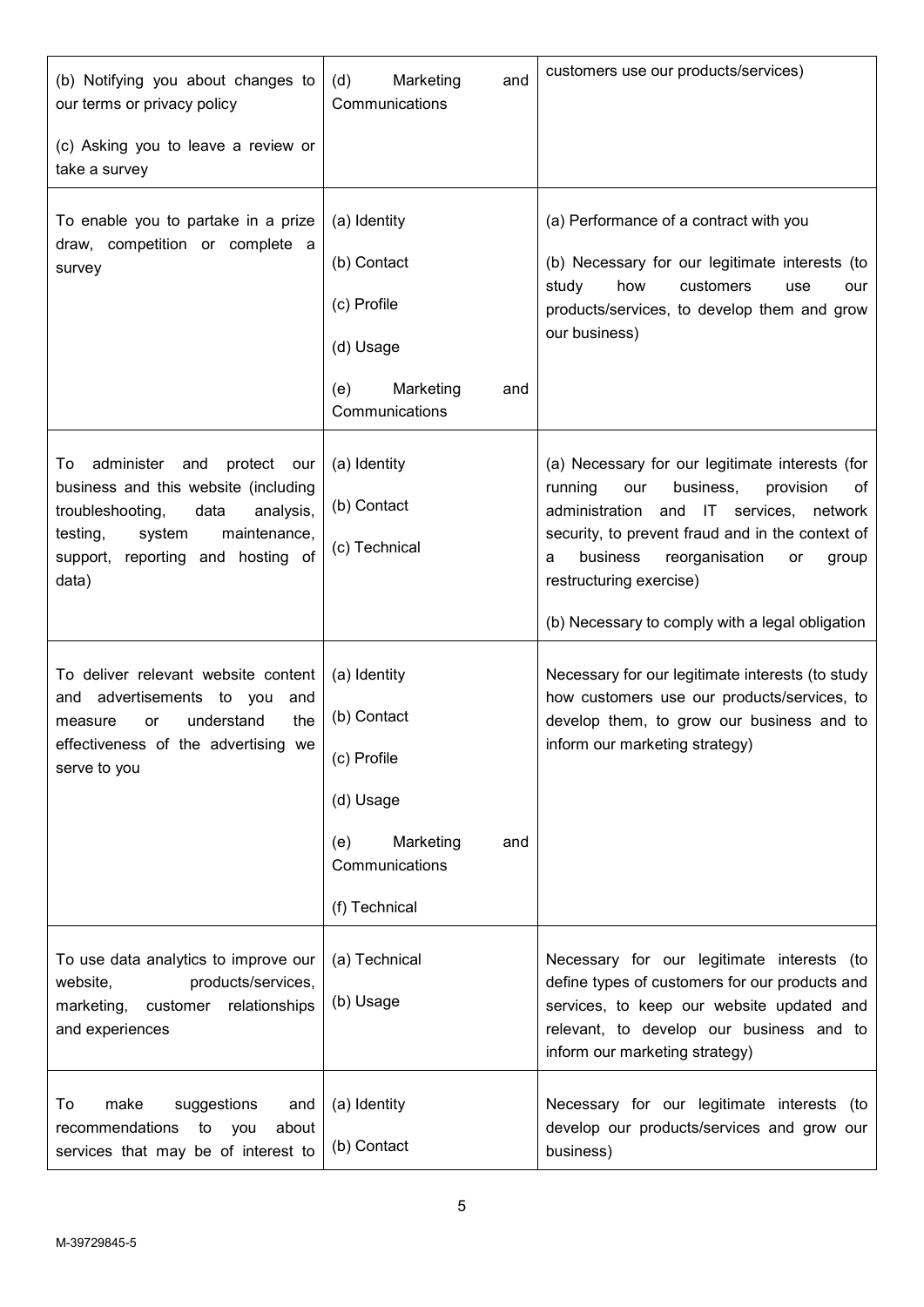| you | (c) Technical |  |
|-----|---------------|--|
|     | (d) Usage     |  |
|     | (e) Profile   |  |

## **Marketing**

We strive to provide you with choices regarding certain personal data uses, particularly around marketing and advertising. We have established the following personal data control mechanisms:

## **Promotional offers from us**

We may use your Identity, Contact, Technical, Usage and Profile Data to form a view on what we think you may want or need, or what may be of interest to you. This is how we decide which products, services and offers may be relevant for you (we call this marketing).

You will receive marketing communications from us if you have requested information from us or purchased or services from us or if you provided us with your details when you entered a competition or registered for a promotion and, in each case, you have not opted out of receiving that marketing.

# **Third-party marketing**

We do not share your personal data with any company outside Little Wing Pizzeria for marketing purposes. If we ever needed to we would ensure that we first obtained your express opt-in.

# **Opting out**

You can ask us to stop sending you marketing messages at any time by following the unsubscribe links on any marketing message sent to you or by contacting us (dpo@beannchor.com).at any time.

## **Social Media**

We enjoy interacting with you on public social media platforms via our hotel accounts. If you respond to our questions, posts or otherwise post content on or via our official presence via these platforms, we may use or republish your posted text, photo, video or other materials (collectively 'Content') as outlined below.

Our presence on social media platforms, but is not limited to, Facebook, Twitter, Instagram, Pinterest, LinkedIn, Google+ and YouTube. By posting or otherwise making available any content responding to or communicating with us on or via our official brand presence on social media platforms/sites and branded hashtags (including and without limitation Facebook, Twitter, Instagram, Pinterest, LinkedIn, Google+ and YouTube), you represent and warrant that you are 18 years of age or older and that you agree to the following terms and conditions:

- We often post images of people in our venues to our social media platforms. Please contact us (*[dpo@beannchor.com](mailto:dpo@beannchor.com)*). if you wish us to remove a photograph you feature in on our social media platforms and we will use reasonable endeavours to facilitate your request.
- Please do not post any Content that is disruptive, abusive, vulgar, profane, obscene, hateful, threatening, harassing, defamatory, or which discloses personally identifiable information or private or personal matters concerning any person.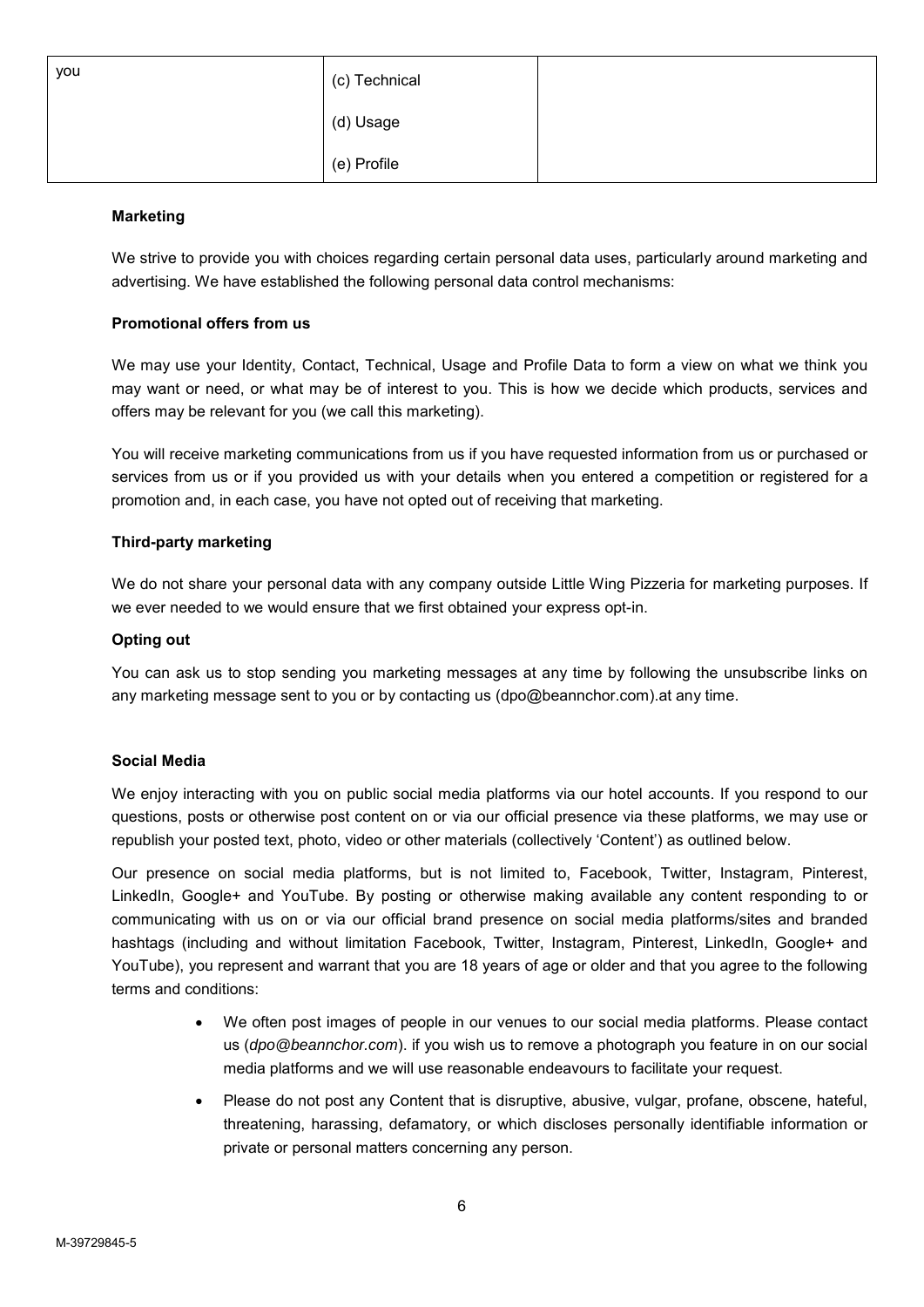- <span id="page-6-0"></span>• You warrant and represent that all testimonials, endorsements and/or advertisements contained in your posted Content are truthful, accurate and represent your opinion and personal experience.
- Be respectful to others when making any statement on social media and be aware that you are personally responsible for all communications which will be published on the internet for anyone to see.

You agree to hold Little Wing Pizzeria and our affiliates, agents and licensees harmless, and defend and indemnify the Indemnitees from any claim, disputes, demands, proceedings, cause of action, judgments, damages, liabilities, losses, costs or expense of any kind and nature, known and unknown, suspected and unsuspected, disclosed and undisclosed which may arise out of or are in any way connected with your posted Content and/or your use of our official brand presence on social media platforms.

#### **Cookies**

You can set your browser to refuse all or some browser cookies, or to alert you when websites set or access cookies. If you disable or refuse cookies, please note that some parts of this website may become inaccessible or not function properly. For more information about the cookies we use, please see our *[Cookie Policy](http://www.littlewingpizzeria.com/downloads/Cookie_Policy_-_Beannchor.pdf_UPDATE)*

#### **Change of purpose**

We will only use your personal data for the purposes for which we collected it, unless we reasonably consider that we need to use it for another reason and that reason is compatible with the original purpose. If you wish to get an explanation as to how the processing for the new purpose is compatible with the original purpose, please contact us (*[dpo@beannchor.com](mailto:dpo@beannchor.com)*).

If we need to use your personal data for an unrelated purpose, we will notify you and we will explain the legal basis which allows us to do so.

Please note that we may process your personal data without your knowledge or consent, in compliance with the above rules, where this is required or permitted by law.

## **5. Who we disclose your personal data to and why**

We may have to share your personal data with the parties set out below for the purposes set out in the table in paragraph 4 above.

| <b>Category Agent/Service</b><br><b>Provider</b> | <b>Details</b>                                  |
|--------------------------------------------------|-------------------------------------------------|
| enforcement<br>Law                               | Police<br>$\bullet$                             |
| agencies                                         | Other law enforcement agencies<br>$\bullet$     |
|                                                  |                                                 |
| <b>Agents/Service</b><br><b>Providers</b>        | Solicitors (panel and third party)<br>$\bullet$ |
|                                                  | IT Systems providers<br>$\bullet$               |
|                                                  | Telecoms companies<br>$\bullet$                 |
|                                                  |                                                 |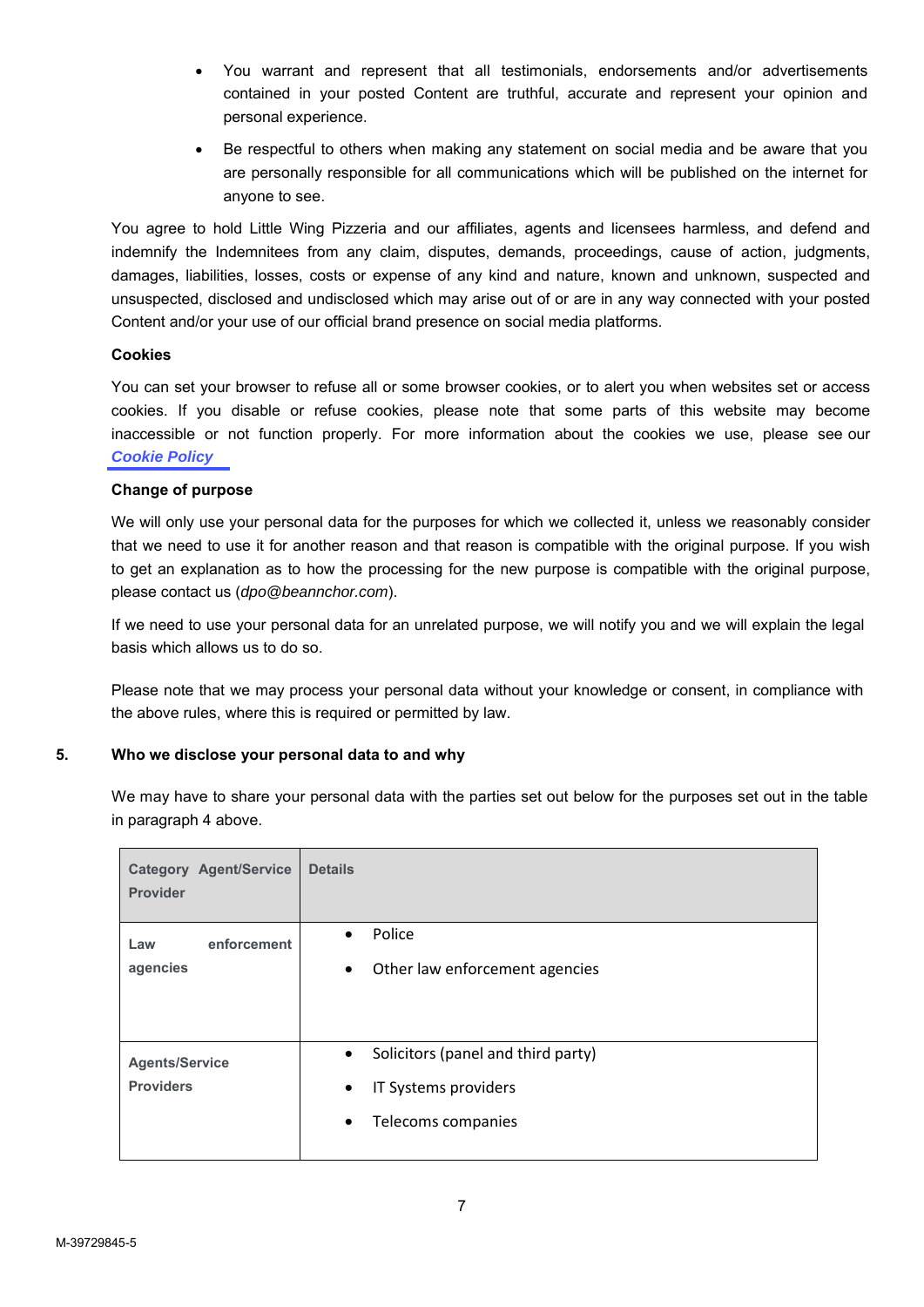<span id="page-7-0"></span>

|  | Postal services<br>$\bullet$ |  |
|--|------------------------------|--|
|--|------------------------------|--|

We require all third parties to respect the security of your personal data and to treat it in accordance with the law. We do not allow our third-party service providers to use your personal data for their own purposes and only permit them to process your personal data for specified purposes and in accordance with our instructions.

## **6. International transfers**

We do not transfer your personal data outside the European Economic Area (**EEA**).

## **7. How we store your data securely**

We have put in place appropriate security measures to prevent your personal data from being accidentally lost, used or accessed in an unauthorised way, altered or disclosed. In addition, we limit access to your personal data to those employees, agents, contractors and other third parties who have a business need to know. They will only process your personal data on our instructions and they are subject to a duty of confidentiality.

We have put in place procedures to deal with any suspected personal data breach and will notify you and any applicable regulator of a breach where we are legally required to do so.

# **8. Data retention**

# **How long will you use my personal data for?**

We will only retain your personal data for as long as necessary to fulfil the purposes we collected it for, including for the purposes of satisfying any legal, accounting, or reporting requirements.

To determine the appropriate retention period for personal data, we consider the amount, nature, and sensitivity of the personal data, the potential risk of harm from unauthorised use or disclosure of your personal data, the purposes for which we process your personal data and whether we can achieve those purposes through other means, and the applicable legal requirements.

Details of retention periods for different aspects of your personal data are available in our retention policy which you can request from us by contacting us (*[dpo@beannchor.com](mailto:dpo@beannchor.com)*).

In some circumstances you can ask us to delete your data: see *Request erasure* below for further information.

In some circumstances we may anonymise your personal data (so that it can no longer be associated with you) for research or statistical purposes in which case we may use this information indefinitely without further notice to you.

## **9. What rights you have in relation to your personal data and how you can exercise these rights**

Under certain circumstances, you have rights under data protection laws in relation to your personal data.

You have the right to make a complaint at any time to the Information Commissioner's Office (ICO), the UK supervisory authority for data protection issues (www.ico.org.uk). Address: Information Commissioner's Office 3rd Floor, 14 Cromac Place, Belfast, BT7 2JB Tel: 028 9027 8757 or 0303 123 1114 Email: *[ni@ico.org.uk](mailto:ni@ico.org.uk)*.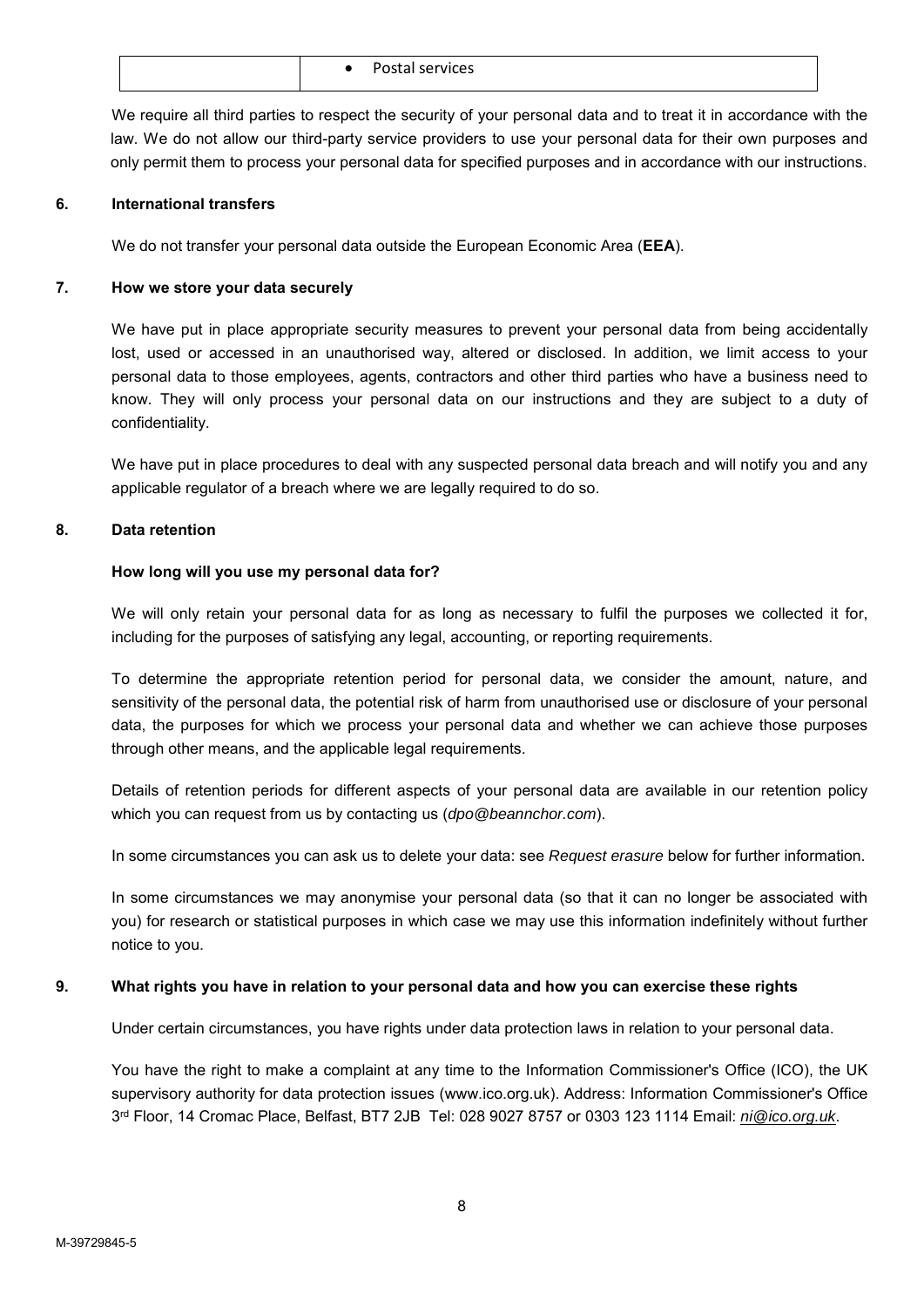<span id="page-8-0"></span>We would, however, appreciate the chance to deal with your concerns before you approach the ICO so please contact us in the first instance.

When we receive a complaint from a person we make up a file containing the details of the complaint. This normally contains the identity of the complainant and any other individuals involved in the complaint.

We will only use the personal information we collect to process the complaint and to check on the level of service we provide.

We usually have to disclose the complainant's identity to whoever the complaint is about. This is inevitable where, for example, the accuracy of a person's record is in dispute. If a complainant doesn't want information identifying him or her to be disclosed, we will try to respect that. However, it may not be possible to handle a complaint on an anonymous basis.

We will keep personal information contained in complaint files in line with our retention policy. This means that information relating to a complaint will be retained for two years from closure. It will be retained in a secure environment and access to it will be restricted according to the 'need to know' principle.

Similarly, where enquiries are submitted to us we will only use the information supplied to us to deal with the enquiry and any subsequent issues and to check on the level of service we provide

You have the right to:

- **Request access** to your personal data (commonly known as a "data subject access request"). This enables you to receive a copy of the personal data we hold about you and to check that we are lawfully processing it.
- **Request correction** of the personal data that we hold about you. This enables you to have any incomplete or inaccurate data we hold about you corrected, though we may need to verify the accuracy of the new data you provide to us.
- **Request erasure** of your personal data. This enables you to ask us to delete or remove personal data where there is no good reason for us continuing to process it. You also have the right to ask us to delete or remove your personal data where you have successfully exercised your right to object to processing (see below), where we may have processed your information unlawfully or where we are required to erase your personal data to comply with local law. Note, however, that we may not always be able to comply with your request of erasure for specific legal reasons which will be notified to you, if applicable, at the time of your request.
- **Object to processing** of your personal data where we are relying on a legitimate interest (or those of a third party) and there is something about your particular situation which makes you want to object to processing on this ground as you feel it impacts on your fundamental rights and freedoms. You also have the right to object where we are processing your personal data for direct marketing purposes. In some cases, we may demonstrate that we have compelling legitimate grounds to process your information which override your rights and freedoms.
- **Request restriction of processing** of your personal data. This enables you to ask us to suspend the processing of your personal data in the following scenarios: (a) if you want us to establish the data's accuracy; (b) where our use of the data is unlawful but you do not want us to erase it; (c) where you need us to hold the data even if we no longer require it as you need it to establish, exercise or defend legal claims; or (d) you have objected to our use of your data but we need to verify whether we have overriding legitimate grounds to use it.
- **Request the transfer** of your personal data to you or to a third party. We will provide to you, or a third party you have chosen, your personal data in a structured, commonly used, machine-readable format.